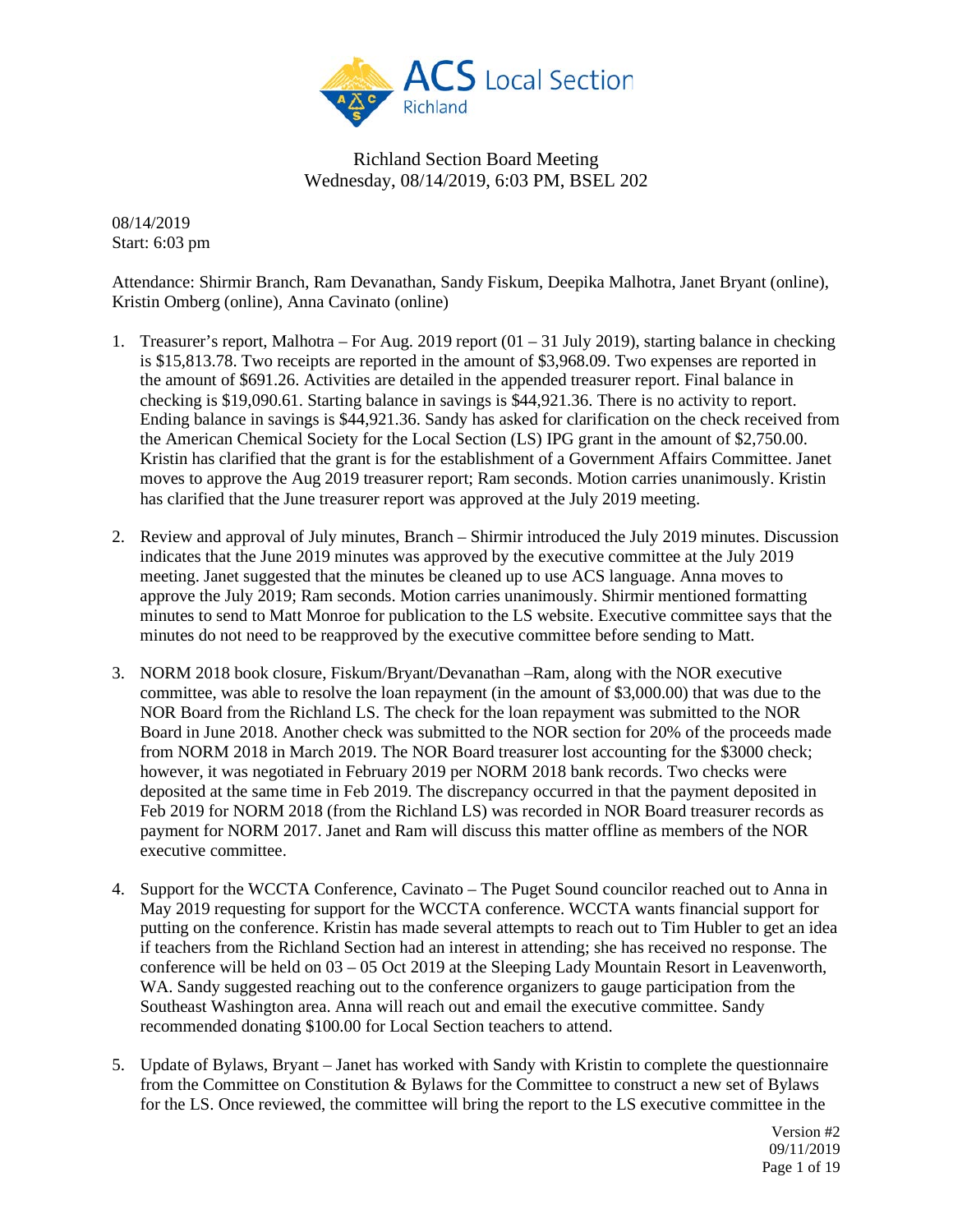

September 2019 meeting. New issues the need to be examined in detail include 1) whether student members are to be considered voting members in the LS, and 2) whether the chairs of standing committees are eligible to vote along with the executive committee. Janet, Kristin, and Sandy will plan to meet early in Sept 2019 to organize a presentation to the executive committee.

- 6. Geezer fest—still in need of speaker, Fiskum/Heldebrant Sandy could not reach Mike Durst for being keynote speaker. Ram suggested someone knowledgeable in wine chemistry. Sandy will look into individuals at WSU wine science center.
- 7. CY2020 nominees for positions, Devanathan Discussions have begun for CY2020 executive committee elections. Sandy will transition to Chair. Kristin will transition to Past-Chair. Shirmir will put in bid for Secretary. Anna will put in bid for Councilor. Ram will check with Deepika to see if she will put in bid for Treasurer.
- 8. SPR path forward, Fiskum/Omberg The LS compiled 3 goals with 8 total strategies during the Strategic Planning Retreat in April 2019. The Opportunity Map (appended below) highlights the strategies in order of the fewest resources/low impact (easiest to pursue) to highest resources/highest impact (hardest to pursue):  $G3-S1 < G1-S2 < G2-S2 < G2-S1 < G1-S3 < G1-S1 < G3-S2 < G1-S4$ . Descriptions of the goals/strategies are detailed in the appended Strategic Plan & Implementation Plans. Sandy suggests that some strategies already being implemented by the LS. Discussion indicates that G2-S1 has already been accomplished this year with the events at the Hanford REACH and the Darigold factory tour. Plans should now focus on an event in CY2020. Megan has begun working on G1-S3. Kristin suggests this be a goal for CY2020. Kristin will begin organizing a share site for a volunteer list, under  $G1-S2$  (goal for  $CY2019 - 2020$ ). Janet suggests that the share site would also go toward beginning the technology strategy G3-S2, though this would be a long-term goal. Kristin asked if the LS wants to start working on goals G1-S3 and above (upper right side of opportunity map). Anna suggests that the Local Section Members Engaging Through Technology (METT) grant could help the LS in accomplishing some of the strategies involving technology and engaging with members. Janet asked if the LS already has a grant in play for technology under Frannie Smith. Sandy confirmed this to be true and that the funds have not yet been used. Janet suggests using these funds for strategies related to technologies. The original plan was to purchase audio/visual equipment to allow the LS members to engage in executive committee meetings, but questions arose regarding network and security access. Kristin suggested purchasing a microphone with capabilities for members to connect via skype link. Kristin will reach out to Frannie for clarification on how the funds can be used. Kristin suggested putting the technology strategy, G3-S2, on a time scale from CY2019 – 2022.
- 9. Recognition of Past Chair, Branch/Devanathan Ram was presented with the Past Chair pin from the ACS Committee on Local Section Activities (LSAC). A copy of the letter sent with the pin is appended below.
- 10. Recognition of Janet Bryant with the 2020 Award for Volunteer Service, Bryant Janet has received the 2020 Award for Volunteer Service. This was announced in the June 2019 issue of the Chemistry & Engineering News. Janet will deliver a keynote speech during the ChemLuminary Awards ceremony at the Fall 2020 National Meeting in San Francisco.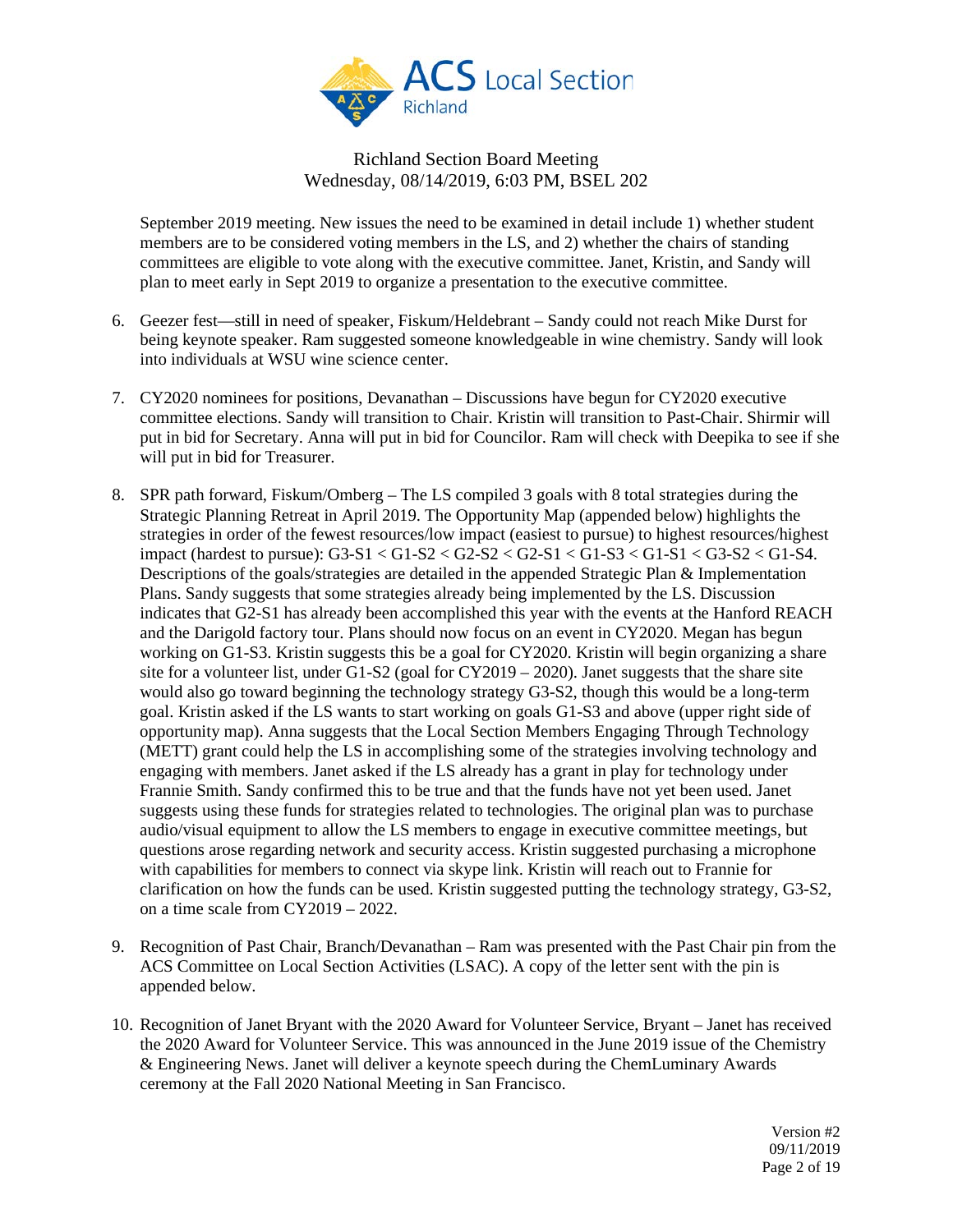

- 11. Upcoming BSA/GSA nuclear science training, Fiskum/Omberg Kristin is waiting for approval from the legally responsible authority for the Boy Scout to secure a venue. Event is scheduled for 02 and 16 November 2019. The 16 Nov 2019 date is for a B-reactor tour. The tour should be able to accommodate 30 kids plus parent/chaperones. Five classrooms have been requested for the events. Sandy will ask the Boy Scouts office to order merit badge books. She will also request donations/supplies from the American Nuclear Society (ANS), the Health Physics Society. The dues for attending the event will be \$5. Sandy will work on a budget to be submitted to the Boy Scouts.
- 12. Reports from Committees
	- a. PR, Krogsrud/Omberg Will have newsletter draft ready for review shortly.
	- b. Awards, Bryant Eric Hoppe has been elected an ACS Fellow. He will be recognized at the San Diego National Meeting next week. National Award nominations are due 01 Nov 2019. Janet is working with Sue Clark. Janet suggests including this information in the Section newsletter. She will work with Steve.

13. Round table (all)

a. Anna – Anna received an invitation to write about boxed activities received from the National Informal STEM Education Network. The article has been published in Aug 2019 (see: [https://www.nisenet.org/blog/post/partner-highlight-making-most-explore-science-lets-do](https://www.nisenet.org/blog/post/partner-highlight-making-most-explore-science-lets-do-chemistry-kit)[chemistry-kit\)](https://www.nisenet.org/blog/post/partner-highlight-making-most-explore-science-lets-do-chemistry-kit). Anna will also send a draft of poster for ChemLuminary awards to be presented at the National Meeting to the executive committee.

14. Old or new business (all)

a. None

Sandy moves to adjourn meeting; Janet seconds. Motion carries unanimously. Meeting adjourned: 7:03 pm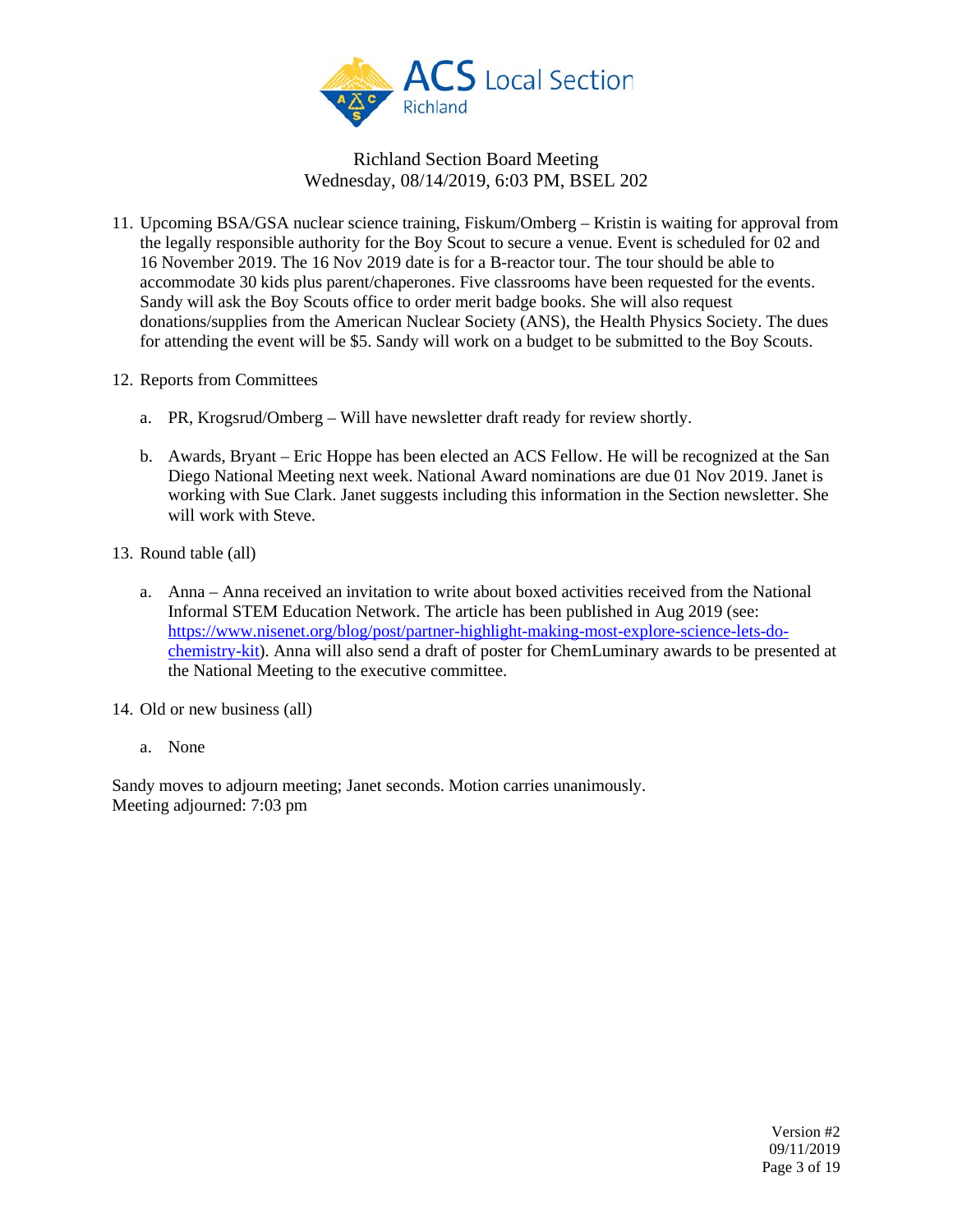

#### **ACS Richland Section Treasurer's Report**

7/1/2019-7/31/2019

#### **Activities**

Issued check #1304 to Society of Women Engineers for EYH Facility at WSU: \$232.00 Received Councilor Travel Reimbursement check for \$1218.09 from ACS for Orlando Meeting. Received Local Section IPG grant (Government commitee) check for \$2750.00 for Spring 2019 .

| <b>Starting Balance</b><br>Savings<br>Checking                                   | \$44,921.36<br>\$15,813.78 |                           |            |                                  |
|----------------------------------------------------------------------------------|----------------------------|---------------------------|------------|----------------------------------|
| Receipts                                                                         |                            |                           |            |                                  |
| From                                                                             | Amount                     | <b>Budget</b><br>Category | Date       | Directed to:                     |
| American Chemical Society: Councilor Travel Reimbursement for<br>Orlando Meeting | \$1,218.09                 | 4                         | 2019-07-31 | Checking                         |
| American Chemical Society, Local Section IPG grant, Spring 2019                  | \$2,750.00                 | 5                         | 2019-07-31 | Checking                         |
|                                                                                  |                            |                           |            |                                  |
| Total receipts this period                                                       | \$3,968.09                 |                           |            |                                  |
| <b>Expenses</b>                                                                  |                            |                           |            |                                  |
| To                                                                               | Amount                     | Budget<br>Category        | Date Paid  | Description; check number        |
| Kristin M Omberg                                                                 | \$437.12                   | 21q                       | 2019-05-20 | Strategic Planning Retreat, 1299 |
| David J. Heldebrant                                                              | \$254.14                   | 17 <sub>b</sub>           |            | 2019-07-26 ACS picnic, 1301      |
|                                                                                  |                            |                           |            |                                  |
| Total spent this period                                                          | \$691.26                   |                           |            |                                  |
| <b>Ending Balance</b>                                                            |                            |                           |            |                                  |
| Savings                                                                          | \$44,921.36                |                           |            |                                  |
| Checking                                                                         | \$19,090.61                |                           |            |                                  |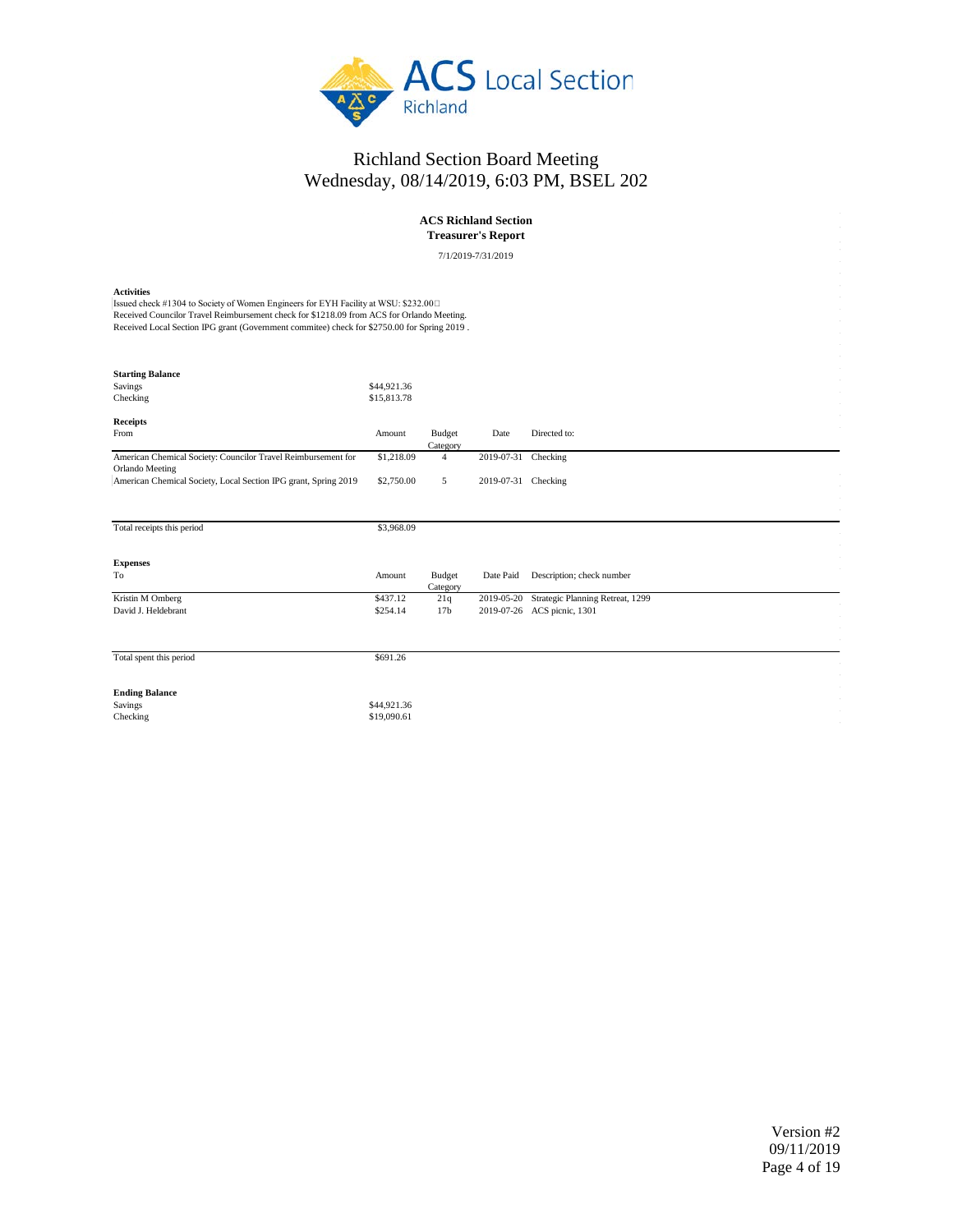# Richland Local Section Strategic Plan & Implementation Plans August 14, 2019

On April 13 and 14, 2019, the Richland Local Section held a Strategic Planning Retreat (SPR). Participants included Susan E. Asmussen, Shirmir D. Branch, Janet Bryant, Anna Cavinato, Sayan Chatterjee, Sandra K. Fiskum, Tim Hubler, Megan K. Nims, Mariefel V. Olarte, Kristin Omberg, Bri Stavaas-Jamac and Xiao Zhang. The SPR was faciliated by two experienced individuals, Kathleen Schulz and Larry Krannich, provided by ACS's national headquarters. Using a systematic process, the attendees set a vision and a mission for the Richland Local Section; identified three goals; and developed implementation plans for tasks under each goal. This report summarizes the results and compiles the plans to implement the goals, which will be put into operation in 2019, 2020, 2021 and 2022. All dates listed in the worksheets are tentative; dates for completion will be determined by the Executive Committee based on impact and volunteer resources available.

### Vision Statement

*Energize members and engage community to advance the broader chemistry enterprise.* Mission Statement

*Advance the broader chemistry enterprise by providing resources, programs, and outreach for the benefit of our communities.*

## Goals & Strategies

*Goal 1: Communicate the wonder of chemistry to students and the public.*

*Strategy 1: Increase student engagement in the Richland Local Section.*

*Strategy 2: Assemble a databank of articulate volunteers and support community events. Dates set: 2019 – 2020*

*Strategy 3: Assess current K-12 activities, identify additional partner schools and events, and recruit coordinators for the following year for each event.*

*Strategy 4: Develop and implement a project management plan for community events. Goal 2: Provide members with opportunities for exchange of knowledge, networking, professional development and recognition.*

*Strategy 1: Organize at least one event annually in 12 months from kick-off consisting of a chemically-related tour coupled with a networking/social aspect. Dates set: annually starting in 2019* 

*Strategy 2: Implement a program in CY20 to periodically recognize members for volunteerism and/or technical accomplishments.*

*Goal 3: Empower and engage member communities in the Richland Local Section. Strategy 1: Identify and implement locally relevant member events inside and outside the*

*Tri-Cities and La Grande. Dates set: annually starting in 2019* 

*Strategy 2: Create a technology committee, modernize and manage website and investigate other social media avenues. Dates set: 2019 – 2022*

> Version #2 09/11/2019 Page 5 of 19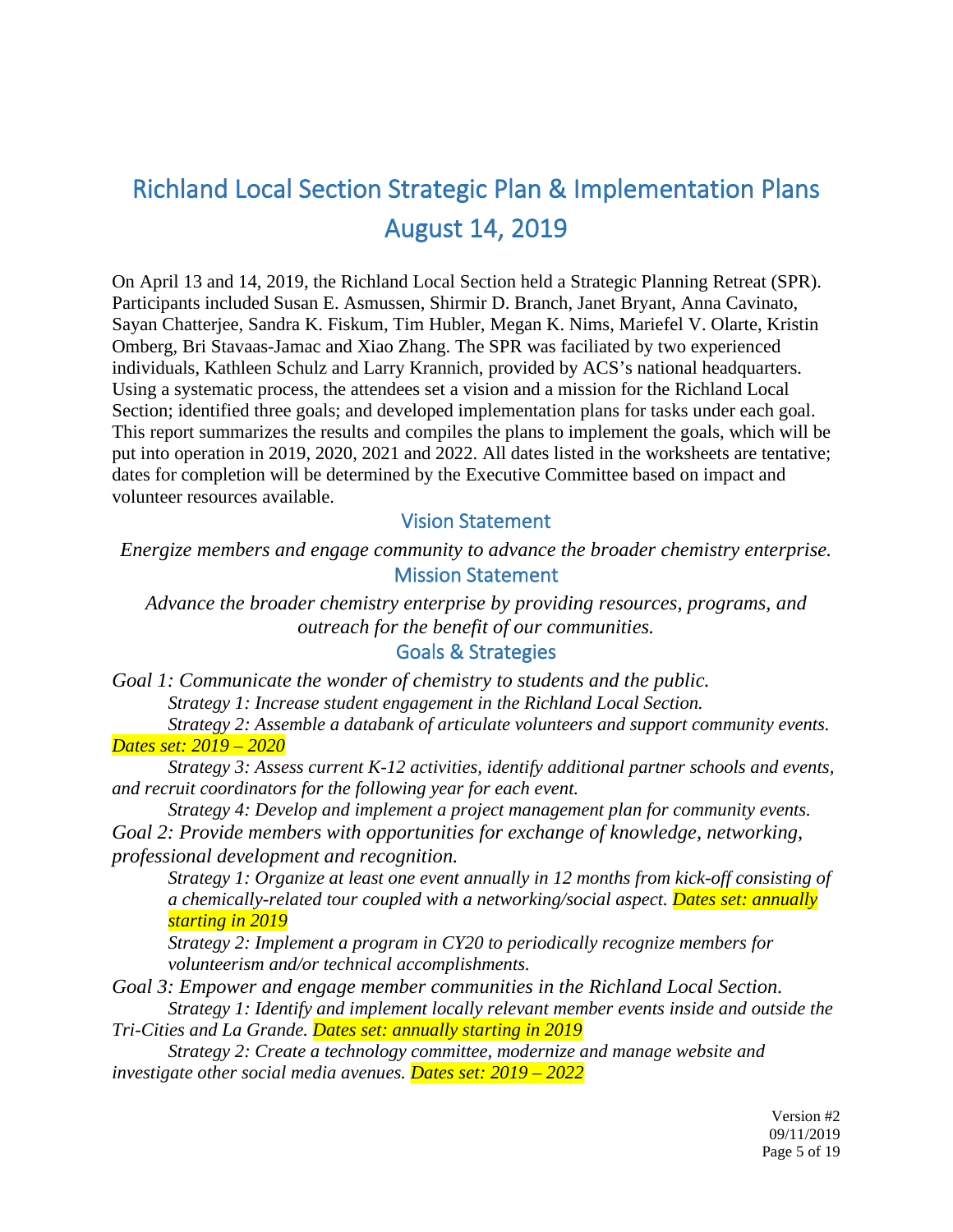# Goal 1: Communicate the wonder of chemistry to students and the public.

| Goal 1, Strategy 1                                     | Increase student engagement in the Richland Local Section.                                                                                                                                                                             |                                                     |                      |
|--------------------------------------------------------|----------------------------------------------------------------------------------------------------------------------------------------------------------------------------------------------------------------------------------------|-----------------------------------------------------|----------------------|
| <b>Target completion date</b>                          | December 2020                                                                                                                                                                                                                          |                                                     |                      |
| <b>Team leads</b>                                      | Tim Hubler and Anna Cavinato                                                                                                                                                                                                           |                                                     |                      |
| <b>Team composition</b>                                | Anna Cavinato, Tim Hubler, Frannie Smith                                                                                                                                                                                               |                                                     |                      |
|                                                        | <b>Task</b>                                                                                                                                                                                                                            | Whom                                                | When                 |
| Tasks identified,<br>whom responsible,<br>and when due | Identify a pool of speakers with topics suitable to an<br>undergraduate audience (no high-level technical talks).                                                                                                                      | Omberg<br>Smith                                     | October 1,<br>2019   |
|                                                        | Identify a pool of student members available to travel and<br>present at other instituions within the LS (initially from                                                                                                               | Cavinato                                            | June 1,<br>2019      |
|                                                        | Identify faculty at community colleges and universities<br>that are members of the RLS to assess interest in                                                                                                                           | Cavinato<br>Hubler                                  | August 31,<br>2019   |
|                                                        | Develop and maintain a contact list of faculty at<br>community colleges and universities that offer chemistry<br>courses within the LS geographical area. Connect with                                                                 | <b>Branch</b>                                       | December<br>30, 2019 |
|                                                        | Develop a short (2-3 slides) presentation for the student<br>member to share during the outreach                                                                                                                                       | Cavinato<br><b>EOU</b> students                     | August 31,<br>2019   |
|                                                        | Organize two outreach events (potential first location CBC)<br>that includes a mid-level technical talk and an active<br>student member representative of the LS. The student<br>member will provide a short presentation about the LS | Hubler<br>Cavinato<br>May 2020<br><b>Others TBD</b> |                      |
| Ways to maintain focus                                 | Set up monthly conference calls prior to each montly board meeting to assess progress and<br>develop short report to the board                                                                                                         |                                                     |                      |
| <b>Potential</b><br>barriers/obstacles                 | Limited pool of speakers<br>Limited availability of student members to travel to other institutions<br>Limited response or scheduling conflicts to set up outreach visit<br>Inclement weather                                          |                                                     |                      |

# Goal 1, Strategy 1: Increase student engagement in the Richland Local Section.

Version #2 09/11/2019 Page 6 of 19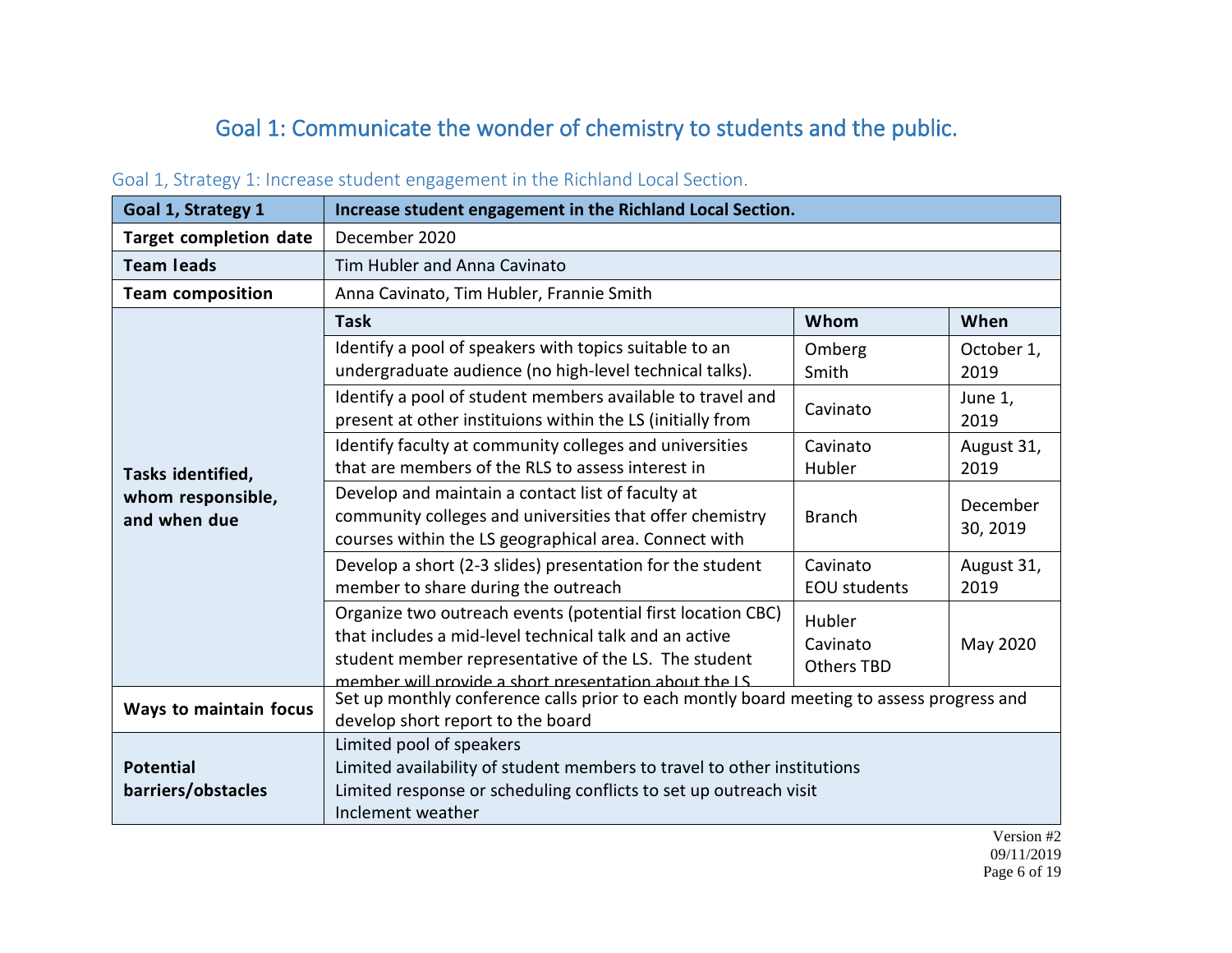|                            | Personal appeal to chemical professionals in the area                                |
|----------------------------|--------------------------------------------------------------------------------------|
| <b>Ways to overcome</b>    | Expand recruiting efforts of students and appeal to faculty members                  |
| barriers                   | Work closely with identified faculty members to reschedule event                     |
|                            | Reschedule if inclement weather                                                      |
|                            | Travel support for speaker and student                                               |
| Support/resource<br>needs  | Lunch or dinner for speaker and student                                              |
|                            | Refreshments for those in attendance at institution                                  |
| Management/                | Team will hold monthly conference calls prior to each montly board meeting to assess |
| <b>Accountability Plan</b> | progress and develop short report to the board                                       |
|                            | Increased number of students engaged in events and activities of the LS              |
| <b>Measures</b>            | Increased number of student members in the section                                   |
|                            | Increased number of active student chapters in the LS                                |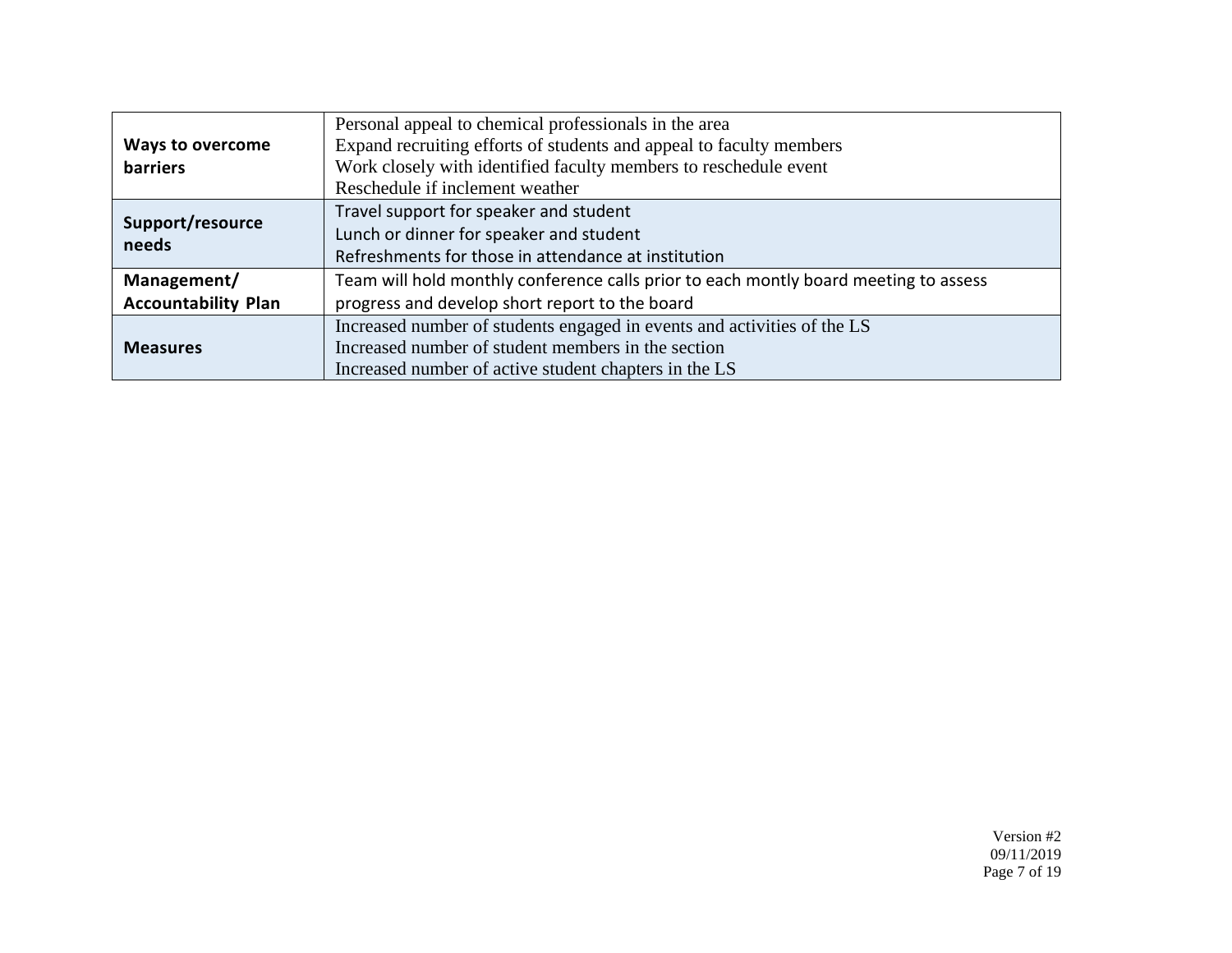| Goal 1, Strategy 2                                        | Assemble a databank of articulate volunteers and support community events.                                                                                                                                                                                                                                                                                                                                                                                                               |            |               |
|-----------------------------------------------------------|------------------------------------------------------------------------------------------------------------------------------------------------------------------------------------------------------------------------------------------------------------------------------------------------------------------------------------------------------------------------------------------------------------------------------------------------------------------------------------------|------------|---------------|
| <b>Target completion</b>                                  | October 2019                                                                                                                                                                                                                                                                                                                                                                                                                                                                             |            |               |
| <b>Team Leads</b>                                         | Omberg                                                                                                                                                                                                                                                                                                                                                                                                                                                                                   |            |               |
| <b>Team composition</b>                                   | <b>TBD</b>                                                                                                                                                                                                                                                                                                                                                                                                                                                                               |            |               |
|                                                           | <b>Task</b>                                                                                                                                                                                                                                                                                                                                                                                                                                                                              | Whom       | When          |
|                                                           | Develop spreadsheet fields/format by May 31, 2019 (e.g.,<br>name, contact info, specialties, interests, any specific events                                                                                                                                                                                                                                                                                                                                                              | Omberg     | May 31, 2019  |
|                                                           | Determine best way to share spreadsheet electronically<br>with Board and event coordinators                                                                                                                                                                                                                                                                                                                                                                                              | Omberg     | July 31, 2019 |
| Tasks identified,<br>whom<br>responsible,<br>and when due | Ask members to self-identify as volunteers:<br>Include request in each newsletter from now on. Include link<br>$a_{-}$<br>or email address so members may submit their information<br>electronically<br>Have sign-up sheets at Geezerfest and other activities the<br>b.<br>local section sponsors or participates in<br>c. Send thank you notes to new respondents each month so                                                                                                        | <b>TBD</b> | Ongoing       |
|                                                           | Populate spreadsheet with at least 12 volunteers                                                                                                                                                                                                                                                                                                                                                                                                                                         | <b>TBD</b> | October       |
|                                                           | Investigate possibilities for communication training                                                                                                                                                                                                                                                                                                                                                                                                                                     | <b>TBD</b> | January 31,   |
| Ways to maintain<br>focus                                 | Progress report at each Board meeting from May until October 2019<br>Share the spreadsheet electronically so we can use it for upcoming events; this will remind us of its<br>importance                                                                                                                                                                                                                                                                                                 |            |               |
| <b>Potential</b>                                          | Members are busy, and may not take time to respond to any single request                                                                                                                                                                                                                                                                                                                                                                                                                 |            |               |
| barriers/obstacles                                        | Apathy and lack of time.                                                                                                                                                                                                                                                                                                                                                                                                                                                                 |            |               |
| <b>Ways to overcome</b><br>barriers                       | Solicit volunteers continuously (but not in an offensively conspicuous manner) and by a number of<br>ways. That will also allow members to volunteer as their schedules change, or as they join the<br>local section<br>If response is limited, tap known sources of volunteers (e.g., PNNL's STEM Ambassadors, ACS<br>Experts, ACS Speaker Directory, participants in other community events)<br>Consider reaching out personally to ask people with specific skill sets to participate |            |               |

# Goal 1, Strategy 2: Assemble a databank of articulate volunteers and support community events.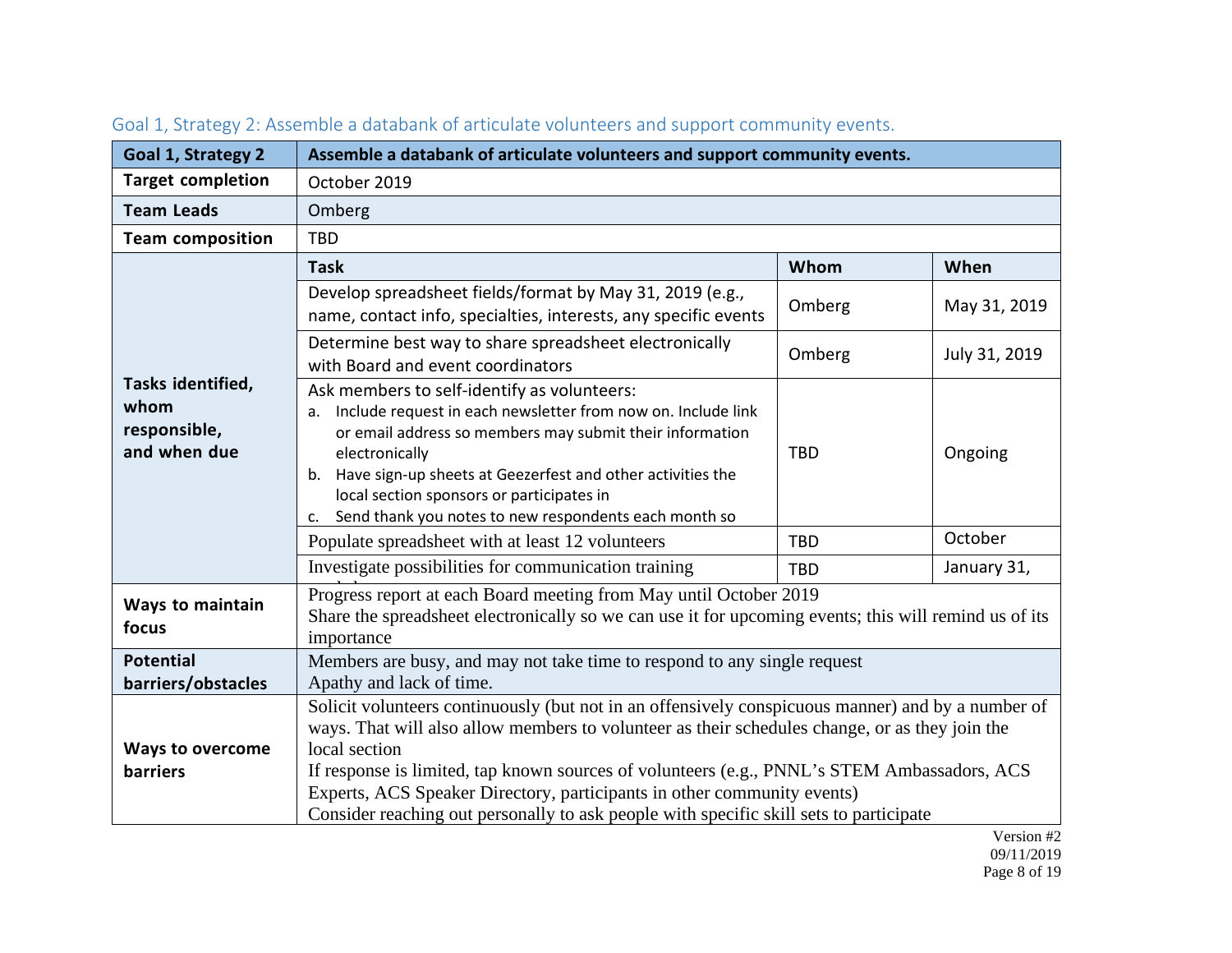|                            | Ensure interested people can participate in the most effective manner—maybe it's not speaking, |  |
|----------------------------|------------------------------------------------------------------------------------------------|--|
|                            | maybe it's organizing, or vice versa                                                           |  |
|                            | Annually ask people if they want to remain on the list or not                                  |  |
| Support/resource           | Volunteers and suggestions for other volunteers                                                |  |
| needs                      | A new website and calendar with a mechanism for people to sign up for future events            |  |
| Management/                | Hold monthly conference calls prior to each montly board meeting to assess progress and        |  |
| <b>Accountability Plan</b> | develop short report to the board                                                              |  |
| <b>Measures</b>            | Established list of volunteers                                                                 |  |
|                            | Number of new volunteers who participate in events in 2020                                     |  |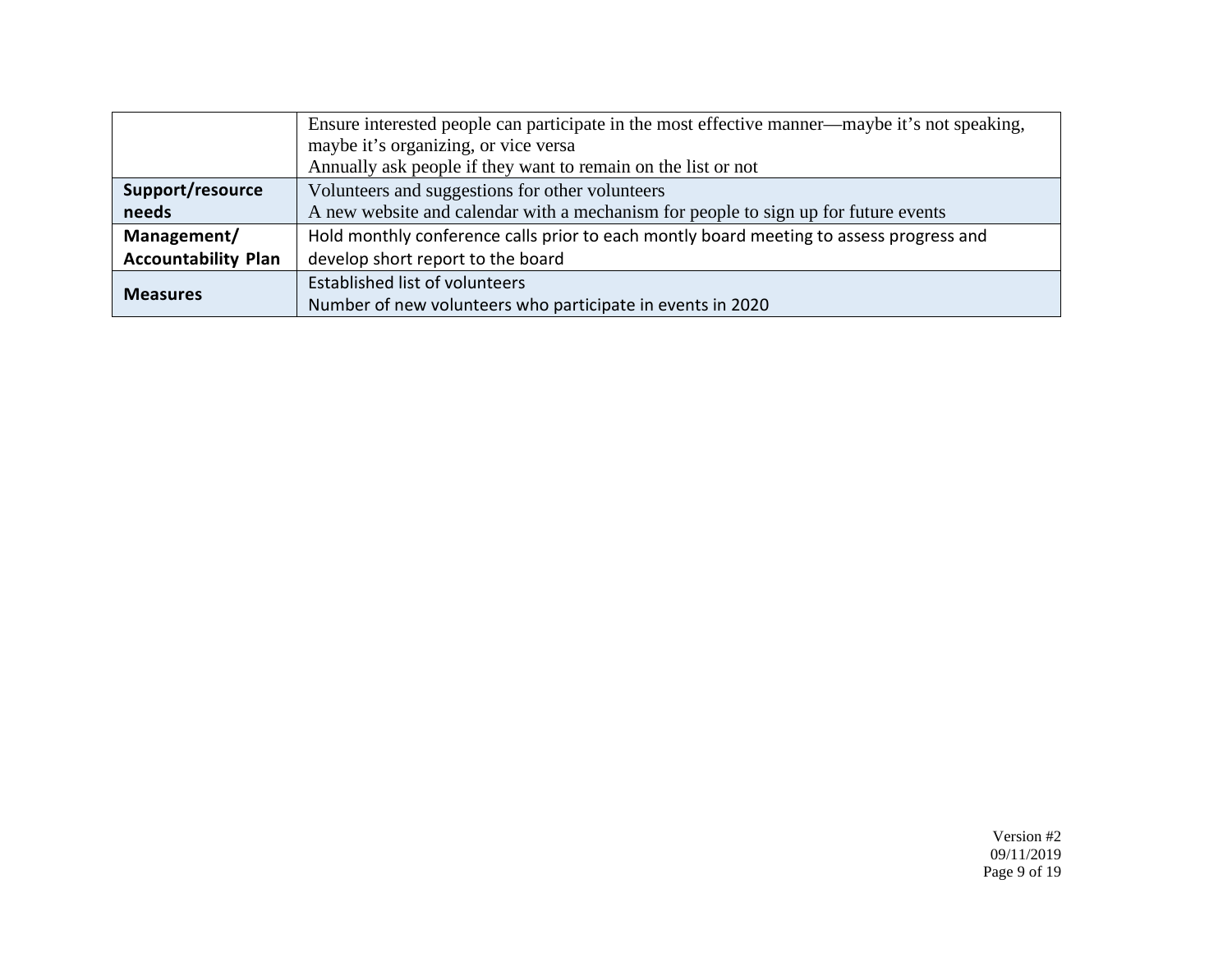Goal 1, Strategy 3: Assess current K-12 activities, identify additional partner schools and events, and recruit coordinators for the following year for each event. (Nims)

| Goal 1, Strategy 3                                     | Assess current K-12 activities, identify additional partner schools and evetns, and recruit<br>coordinators for the following year for each event.                                                                                                                                        |             |                   |
|--------------------------------------------------------|-------------------------------------------------------------------------------------------------------------------------------------------------------------------------------------------------------------------------------------------------------------------------------------------|-------------|-------------------|
| <b>Target completion date</b>                          | T+12 months                                                                                                                                                                                                                                                                               |             |                   |
| <b>Team Leads</b>                                      | <b>Nims</b>                                                                                                                                                                                                                                                                               |             |                   |
| <b>Team composition</b>                                | Members from the WCC, Diversity Committee, Education Committee to start                                                                                                                                                                                                                   |             |                   |
|                                                        | <b>Task</b>                                                                                                                                                                                                                                                                               | Whom        | When              |
|                                                        | Assess current K-12 activities.                                                                                                                                                                                                                                                           | <b>Nims</b> | September 1, 2019 |
| Tasks identified,<br>whom responsible,<br>and when due | Develop and implement a plan for K-12<br>activities for the year. This includes<br>Continuing/augmenting existing<br>1.<br>activities.                                                                                                                                                    |             |                   |
|                                                        | 3. Identifying other organizations to<br>partner with (e.g. schools, other<br>technical socieities).<br>4. Recruiting coordinators for each event.<br>By the end of 2020 the goal is to hold at                                                                                           | <b>TBD</b>  | December 31, 2020 |
| Ways to maintain focus                                 | Report in at monthly local section meetings.                                                                                                                                                                                                                                              |             |                   |
| <b>Potential</b><br>barriers/obstacles                 | Time and volunteers will be the biggest obstacles. Another obstacle could be developing<br>relationships with local schools and other technical socieities.                                                                                                                               |             |                   |
| <b>Ways to overcome</b><br><b>barriers</b>             | Volunteers and suggestions for other volunteers (using new volunteer database)<br>A new website and calendar with a mechanism for people to sign up for future events<br>Developing information/resources/demonstrations for volunteers<br>Adequately advertising volunteer opportunities |             |                   |
| Support/resource needs                                 | Periodic conference calls to check in on event progress/planning<br>Ensuring that each event has a dedicated coordinator                                                                                                                                                                  |             |                   |
| Management/<br><b>Accountability Plan</b>              | <b>Established list of volunteers</b><br>Number of new volunteers who participate in events in 2020                                                                                                                                                                                       |             |                   |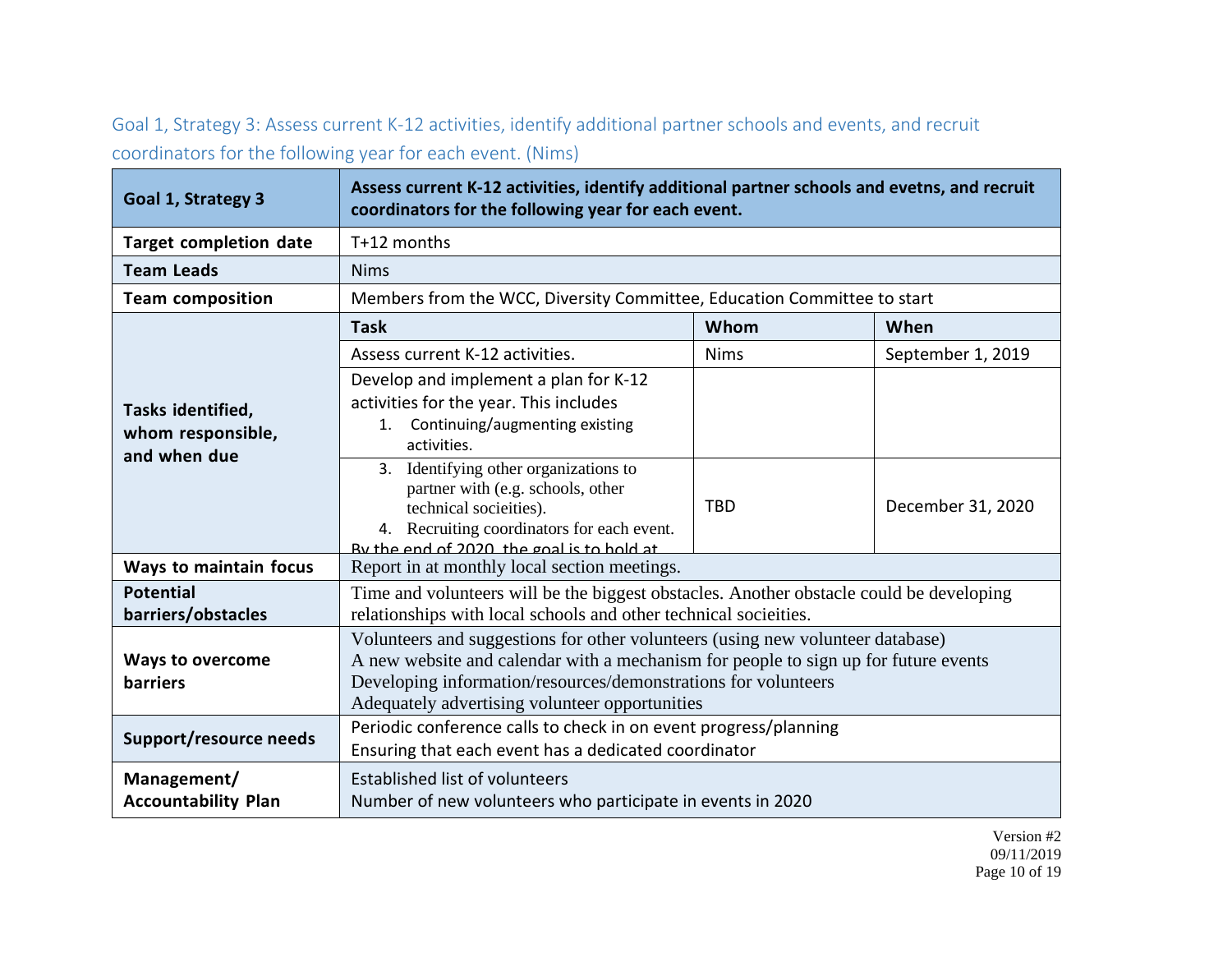| <b>Measures</b> | Number of events (at least 4 per year)                                 |
|-----------------|------------------------------------------------------------------------|
|                 | Number of volunteers engaged                                           |
|                 | Number of students participated                                        |
|                 | Feedback from participants, volunteers, and teachers/parents at events |

Goal 1, Strategy 4: Develop and implement a project management plan for community events. (Branch, TBD)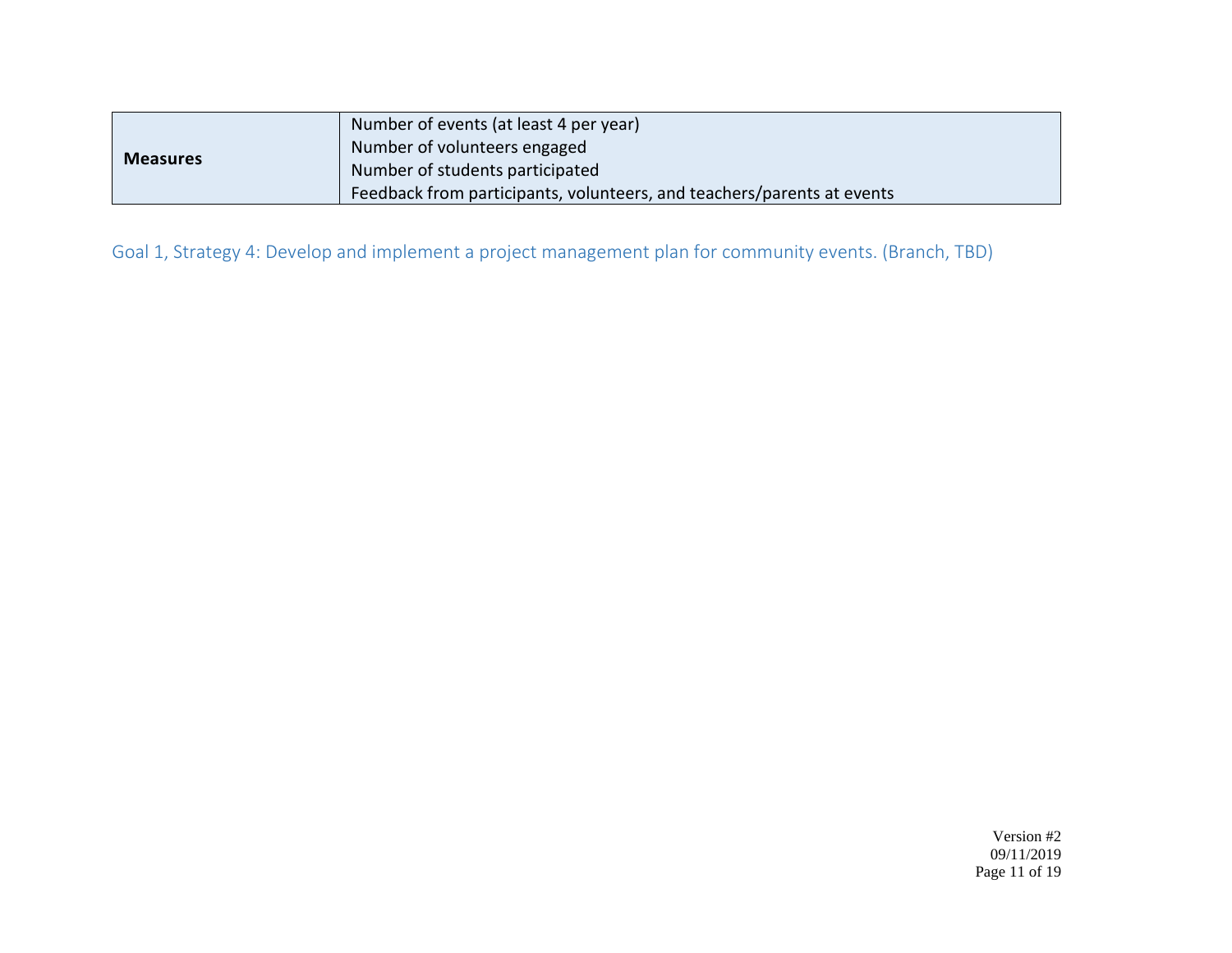# Goal 2: Provide members with opportunities for exchange of knowledge, networking, professional development and recognition.

Goal 2, Strategy 1: Organize at least one event annually (including in the 12 months after kick-off) consisting of a chemically-related tour coupled with a networking/social aspect.

| Goal 2, Strategy 1        | Organize at least one event annually in 12 months from kick-off consisting of a chemically-<br>related tour coupled with a networking/social aspect. |            |                 |
|---------------------------|------------------------------------------------------------------------------------------------------------------------------------------------------|------------|-----------------|
| <b>Target completion</b>  | 12 months from kick-off                                                                                                                              |            |                 |
| <b>Team Leads</b>         | Mariefel Olarte                                                                                                                                      |            |                 |
| <b>Team composition</b>   | <b>TBD</b>                                                                                                                                           |            |                 |
|                           | <b>Task</b>                                                                                                                                          | Whom       | When            |
|                           | Identify companies to visit and company contacts                                                                                                     | <b>TBD</b> | $T + 3$ months  |
|                           | Decide on potential dates                                                                                                                            | <b>TBD</b> | $T + 4$ months  |
|                           | Send e-mail request to company                                                                                                                       | <b>TBD</b> | $T + 5$ months  |
| Tasks identified,<br>whom | Create list of networking/social event venue (lunch,                                                                                                 | <b>TBD</b> | $T + 6$ months  |
| responsible, and          | Contact potential venues                                                                                                                             | <b>TBD</b> | $T + 7$ months  |
| when due                  | Follow-up and finalize date with company and social<br>event venue                                                                                   | <b>TBD</b> | $T + 8$ months  |
|                           | E-mail members; include RSVP to have a headcount                                                                                                     | <b>TBD</b> | $T + 9$ months  |
|                           | Reminder email                                                                                                                                       | <b>TBD</b> | $T + 10$ months |
|                           | Tour and final report                                                                                                                                | <b>TBD</b> | $T + 12$ months |
| <b>Ways to maintain</b>   | Monthly report during board meeting                                                                                                                  |            |                 |
| focus                     | Follow up with team at least two weeks before tour date                                                                                              |            |                 |
|                           | Member participation/availability                                                                                                                    |            |                 |
| <b>Potential</b>          | Venue availability (work-week, weekend, after-hours, etc)                                                                                            |            |                 |
| barriers/obstacles        | Appropriate time of year (spring, summer or fall)                                                                                                    |            |                 |
|                           | Geographic challenges                                                                                                                                |            |                 |

Version #2 09/11/2019 Page 12 of 19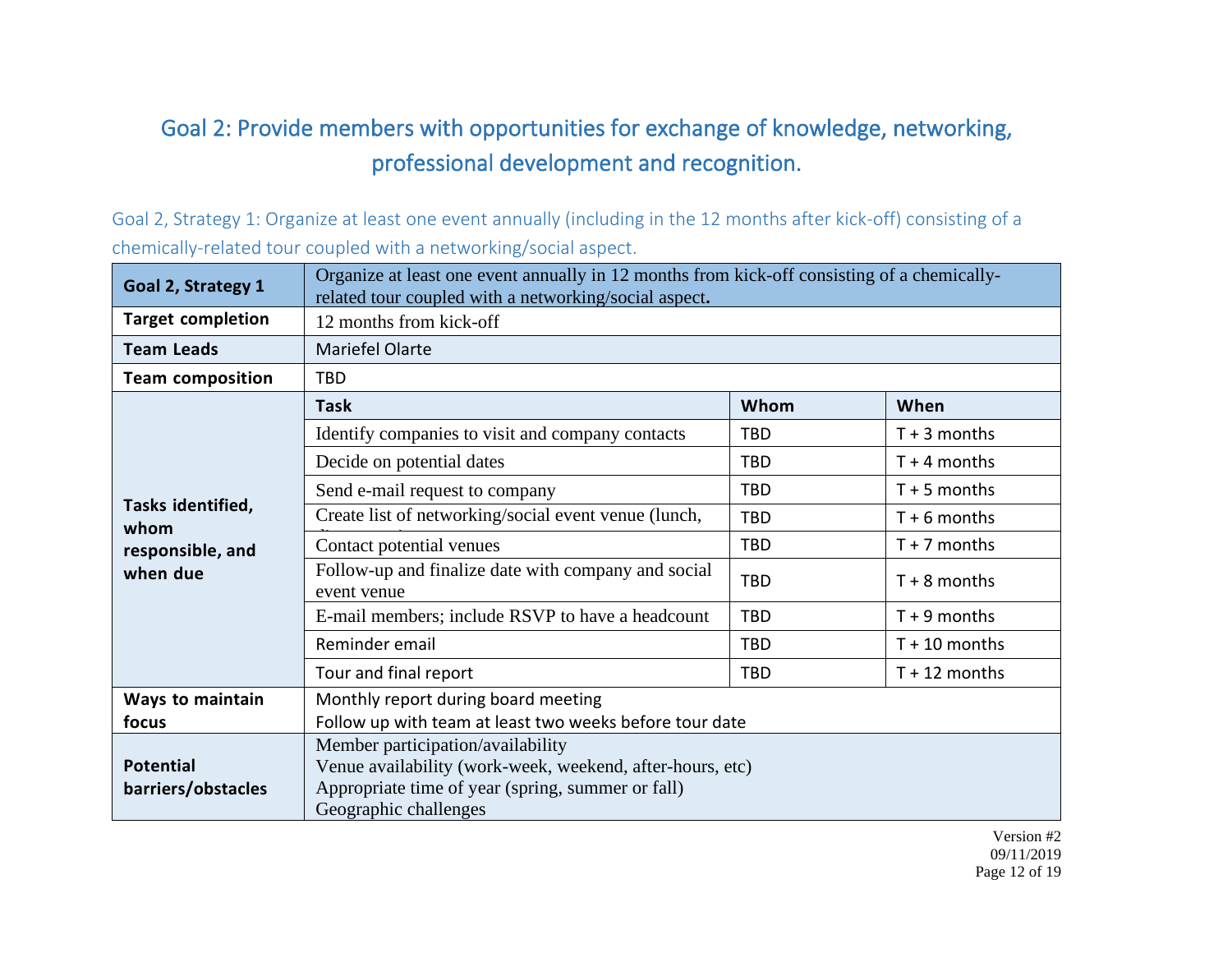| <b>Ways to overcome</b><br>barriers | Get member suggestions on tour venue in an annual survey and preferred times/days<br>Whenever possible, find venue that is easily accessible to all<br>Organize more than one tour |
|-------------------------------------|------------------------------------------------------------------------------------------------------------------------------------------------------------------------------------|
| Support/resource                    | Create enduring list of company contact and social venue contacts                                                                                                                  |
| needs                               | Get input from members and board                                                                                                                                                   |
| Management/                         | Monthly meeting with team (2 weeks before end of month); put in calendar                                                                                                           |
| <b>Accountability Plan</b>          | Monthly update with the Board                                                                                                                                                      |
| <b>Measures</b>                     | Number of tours/social events                                                                                                                                                      |
|                                     | Number of participants: number of members; number of non-members                                                                                                                   |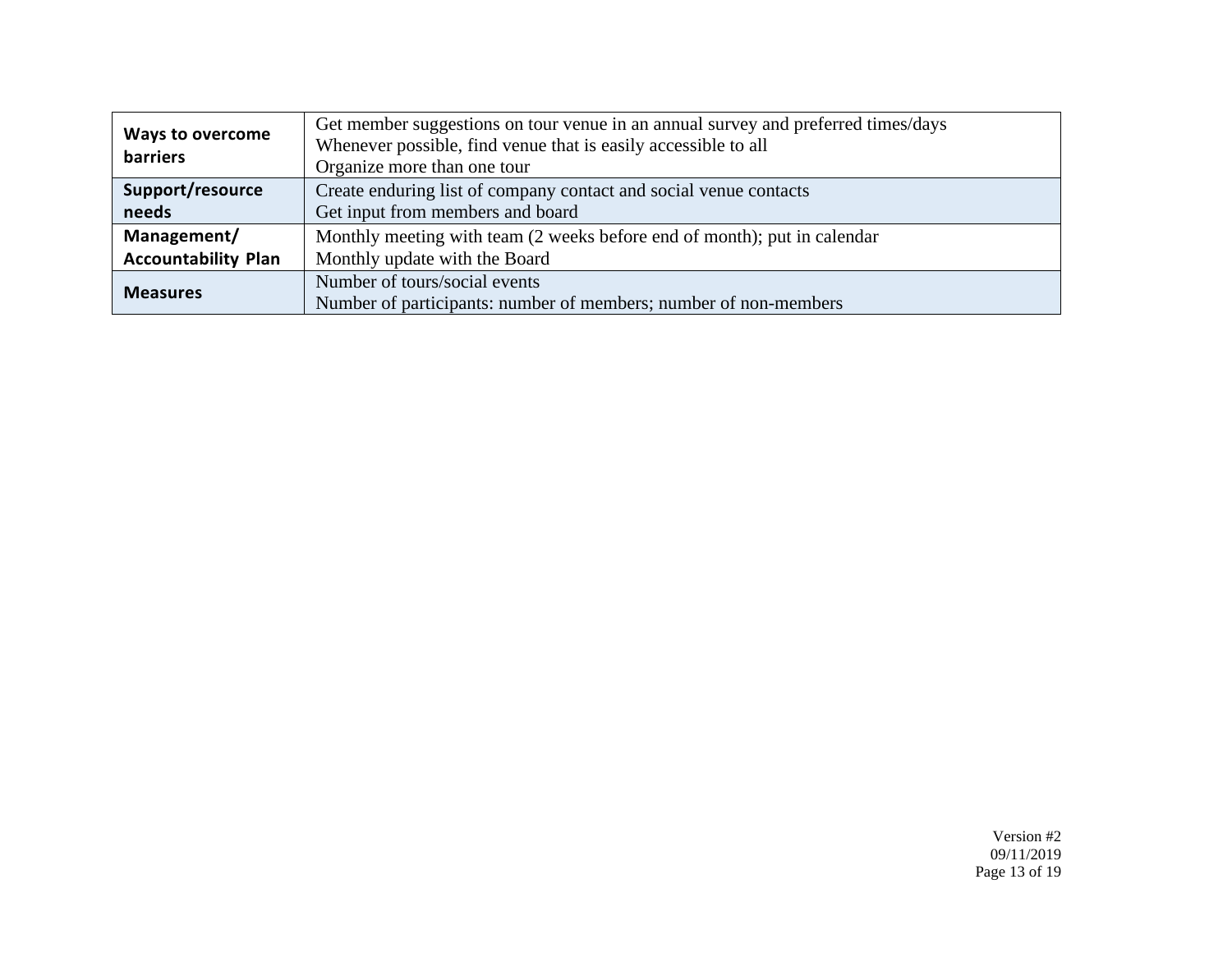Goal 2, Strategy 2: Implement a program in 2020 to periodically recognize members for volunteerism and/or technical accomplishments. (Fiskum)

| Goal 2, Strategy 2                           | Implement a program in 2020 to periodically recognize members for volunteerism and/or                                                                                               |                                   |                    |
|----------------------------------------------|-------------------------------------------------------------------------------------------------------------------------------------------------------------------------------------|-----------------------------------|--------------------|
| <b>Target completion</b>                     | <b>June 2020</b>                                                                                                                                                                    |                                   |                    |
| <b>Team Leads</b>                            | Chatterjee                                                                                                                                                                          |                                   |                    |
| <b>Team composition</b>                      | <b>TBD</b>                                                                                                                                                                          |                                   |                    |
|                                              | <b>Task</b>                                                                                                                                                                         | Whom                              | When               |
| <b>Tasks</b>                                 | Form ad hoc committee                                                                                                                                                               | Chatterjee                        | July 31, 2019      |
| identified,<br>whom                          | Learn about existing ACS awards as baseline                                                                                                                                         | Chatterjee, Bryant,<br>Devanathan | September 30, 2019 |
| responsible,<br>and when due                 | Develop recognition goals and strategy (engage<br>PR committee chair)                                                                                                               | <b>TBD</b>                        | January 1, 2020    |
|                                              | Present plan to the board                                                                                                                                                           | <b>TBD</b>                        | March 31, 2020     |
|                                              | Award first member recognition                                                                                                                                                      | <b>TBD</b>                        | June 30, 2020      |
| <b>Ways to maintain</b><br>focus             | Progress report at every other Board meeting                                                                                                                                        |                                   |                    |
| <b>Potential</b>                             | Key input members may not make themselves available                                                                                                                                 |                                   |                    |
| barriers/obstacles                           | Awardee may not want the attention                                                                                                                                                  |                                   |                    |
| <b>Ways to overcome</b><br><b>barriers</b>   | Plan far ahead to carve out a mutually agreeable meeting time<br>Appreciate awardee's privacy and have a backup awardee(s) or be nimble with timing to seek an<br>alternate awardee |                                   |                    |
| Support/resource<br>needs                    | Skype or similar, meeting room, computer, time                                                                                                                                      |                                   |                    |
| Management/<br><b>Accountability</b><br>Plan | Chatterjee/Assignee is responsible for overall team construction/organization/meetings and for<br>informing board of the process once every 2 months                                |                                   |                    |
| <b>Measures</b>                              | Plans is formulated and approved by the Board<br>First recognition is awarded.                                                                                                      |                                   |                    |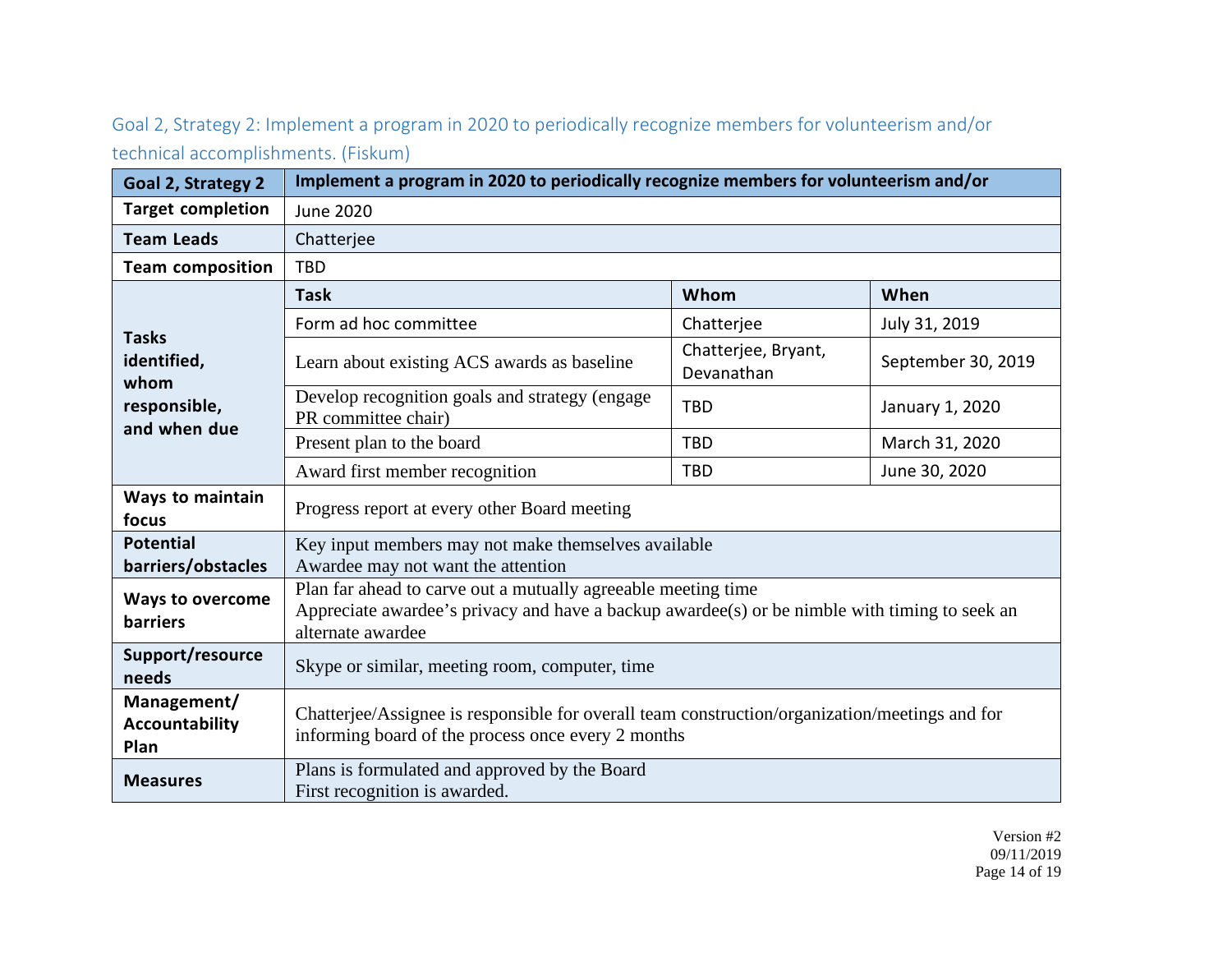# Goal 3: Empower and engage member communities in the Richland Local Section.

Goal 3, Strategy 1: Identify and implement locally relevant member events inside and outside the Tri-Cities and LaGrande areas.

| Goal 3, Strategy 1                         | Identify and implement locally relevant member events inside and outside the Tri-Cities                                                                                                                           |                                     |                      |
|--------------------------------------------|-------------------------------------------------------------------------------------------------------------------------------------------------------------------------------------------------------------------|-------------------------------------|----------------------|
|                                            | and La Grande areas.                                                                                                                                                                                              |                                     |                      |
| <b>Target completion date</b>              | December 31, 2020                                                                                                                                                                                                 |                                     |                      |
| <b>Team leads</b>                          | Hubler, Cavinato                                                                                                                                                                                                  |                                     |                      |
| <b>Team composition</b>                    | <b>TBD</b>                                                                                                                                                                                                        |                                     |                      |
|                                            | <b>Task</b>                                                                                                                                                                                                       | Whom                                | When                 |
|                                            | Identify geographical location of members (plot)<br>members by zip code) to determine best locations                                                                                                              | Omberg                              | June 1, 2019         |
| Tasks identified,                          | Survey members about their interests                                                                                                                                                                              | <b>TBD</b>                          | October 31, 2019     |
| whom responsible,<br>and when due          | Develop IPG or apply for Science Café minigrant<br>from LSAC                                                                                                                                                      | Fiskum<br>Cavinato<br><b>Branch</b> | January 31, 2020     |
|                                            | Organize two events, most likely starting with a<br><b>Science Cafe</b>                                                                                                                                           | <b>TBD</b>                          | December 31,<br>2020 |
| Ways to maintain focus                     | Report progress to the board on a regular basis                                                                                                                                                                   |                                     |                      |
| <b>Potential</b><br>barriers/obstacles     | Low response to surveys $-$ no interest from members<br>No availability of speakers to travel to location or no venues available<br>IPG does not get funded – no resources to organize event<br>Inclement weather |                                     |                      |
| <b>Ways to overcome</b><br><b>barriers</b> | Reach out personally to members in the areas of interest<br>Recruit local speakers if available<br>Seek alternative sources of funding<br>Reschedule if inclement weather                                         |                                     |                      |
| Support/resource needs                     | Venue rental<br>Refreshments                                                                                                                                                                                      |                                     |                      |

Version #2 09/11/2019 Page 15 of 19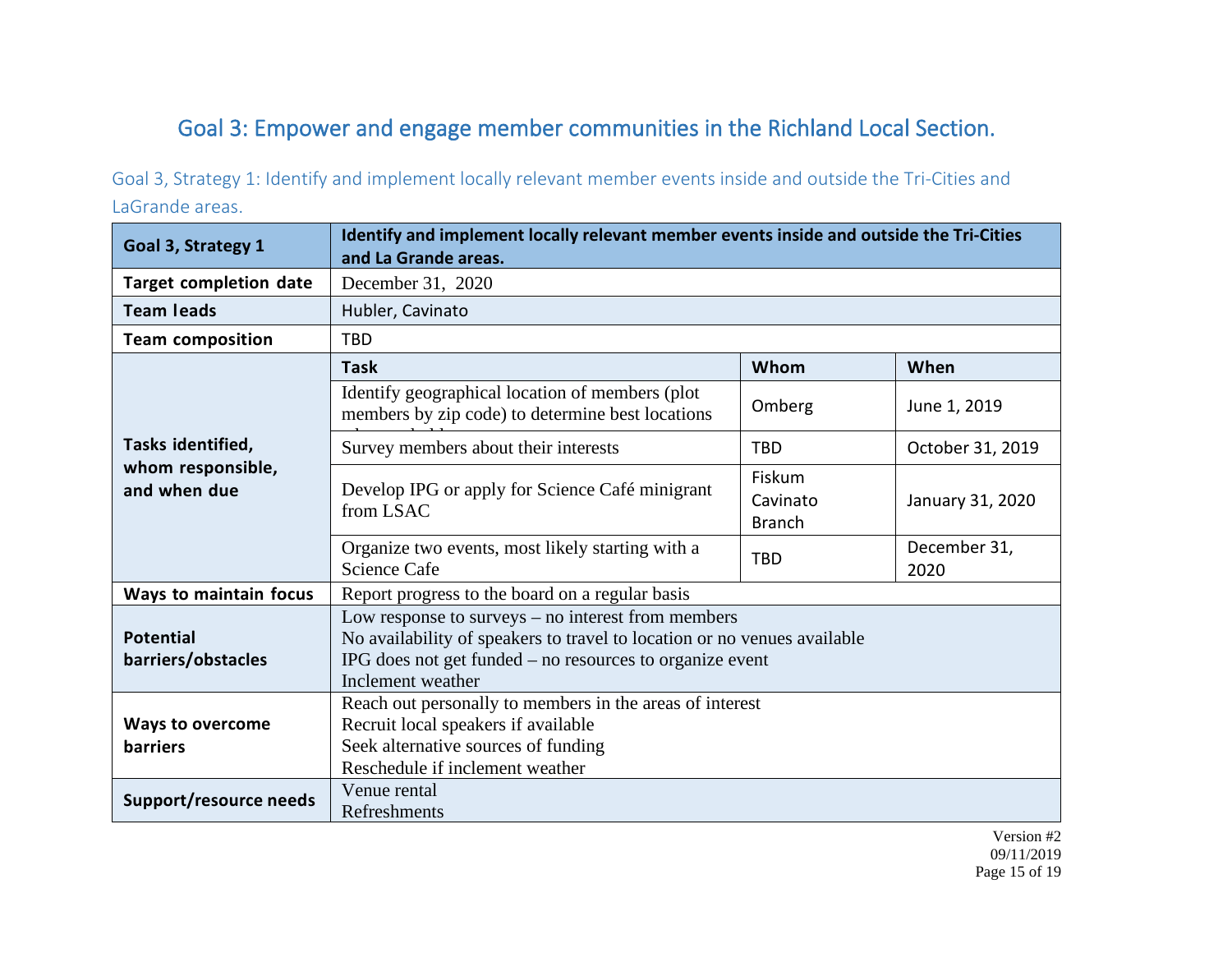|                            | Travel support for speaker                                                             |
|----------------------------|----------------------------------------------------------------------------------------|
| Management/                | Monthly (or when needed) conference calls prior to each montly board meeting to assess |
| <b>Accountability Plan</b> | progress and develop short report to the board                                         |
|                            | Increased number of events inside and outside the Tri-Cities/La Grande areas           |
| <b>Measures</b>            | Increased number of active members in the Local Section                                |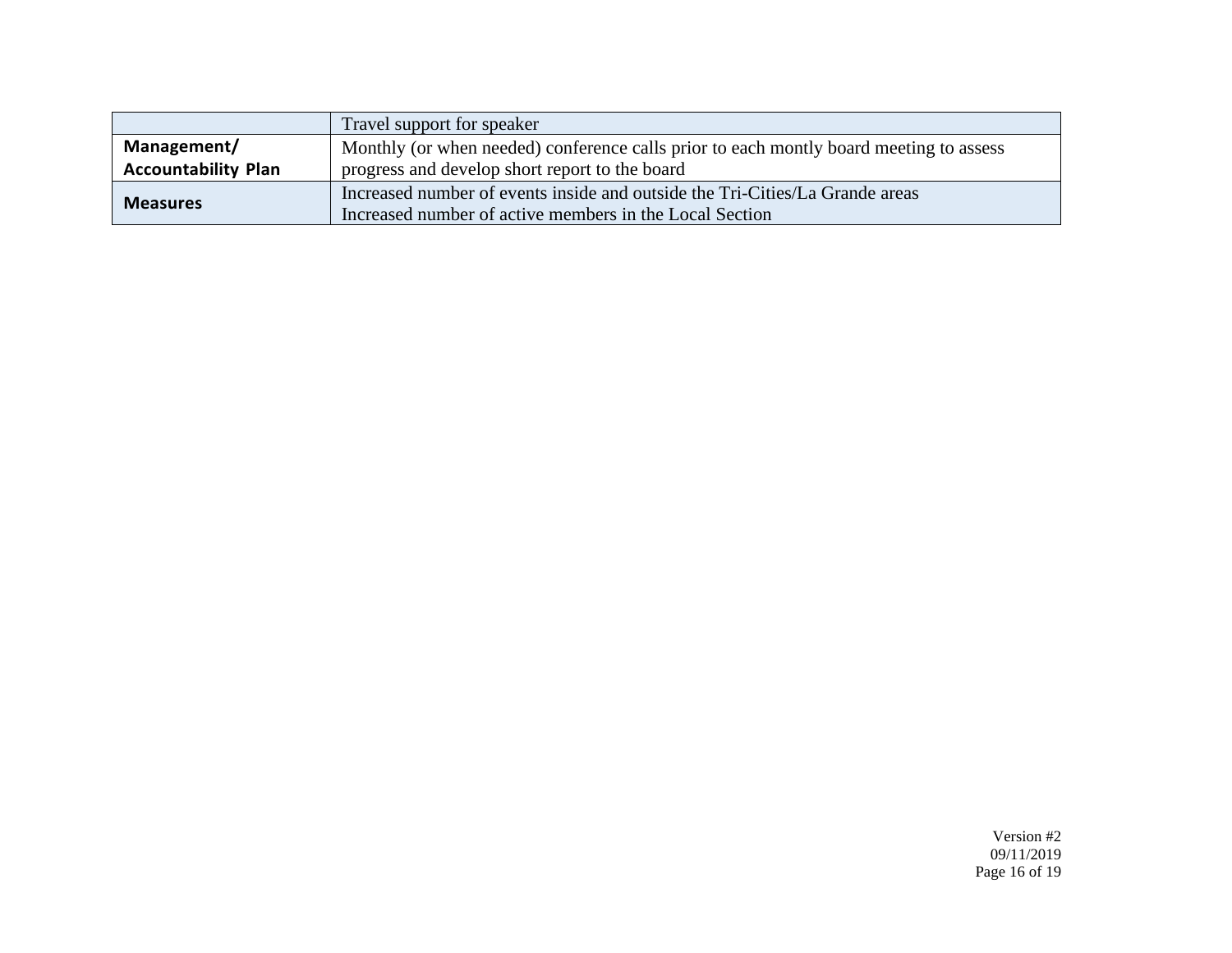Goal 3, Strategy 2: Create a technology committee, modernize and manage website and investigate other social media avenues.

| Goal 3, Strategy 2                                     | Create a technology committee, modernize and manage website and investigate<br>other social media avenues by the end of 2020.      |            |                               |
|--------------------------------------------------------|------------------------------------------------------------------------------------------------------------------------------------|------------|-------------------------------|
| <b>Target completion date</b>                          | Create a technology committee, modernize and manage website, and investigate other<br>social media avenues by the end of 2020.     |            |                               |
| <b>Team leads</b>                                      | <b>TBD</b>                                                                                                                         |            |                               |
| <b>Team composition</b>                                | <b>TBD</b>                                                                                                                         |            |                               |
| Tasks identified, whom<br>responsible, and when<br>due | <b>Task</b>                                                                                                                        | Whom       | When                          |
|                                                        | Form "Technology Committee" of 3-4                                                                                                 | <b>TBD</b> | Within 3 months of            |
|                                                        | Hire outside company to modernize<br>website* with oversight of committee                                                          | <b>TBD</b> | Within 6 months of<br>kickoff |
|                                                        | Investigate options to allow members to<br>Skype into Board meetings                                                               | <b>TBD</b> | Within 6 months of<br>kickoff |
|                                                        | Investigate other options for electronic<br>communication (e.g., text)                                                             | <b>TBD</b> | Within 6 months of<br>kickoff |
| Ways to maintain focus                                 | <b>TBD</b>                                                                                                                         |            |                               |
| <b>Potential barriers/obstacles</b>                    | Consistency with managing the future website<br>Shifting attention to the website                                                  |            |                               |
| <b>Ways to overcome barriers</b>                       | Focus on succession planning for the committee<br>Include information about/links to the new website in email blasts or newsletter |            |                               |
| Support/resource needs                                 | Time of volunteers that will head the Technology Committee<br>Funds to build new website                                           |            |                               |
| Management/                                            | Bimonthly reports from the champion (ie. formation of committee, possible website                                                  |            |                               |
| <b>Accountability Plan</b>                             | companies, etc.) Contact ACS headquarters for social media resources                                                               |            |                               |
| <b>Measures</b>                                        | Provide link to survey in website  survey of other events<br>Potentially see how many people have visited site                     |            |                               |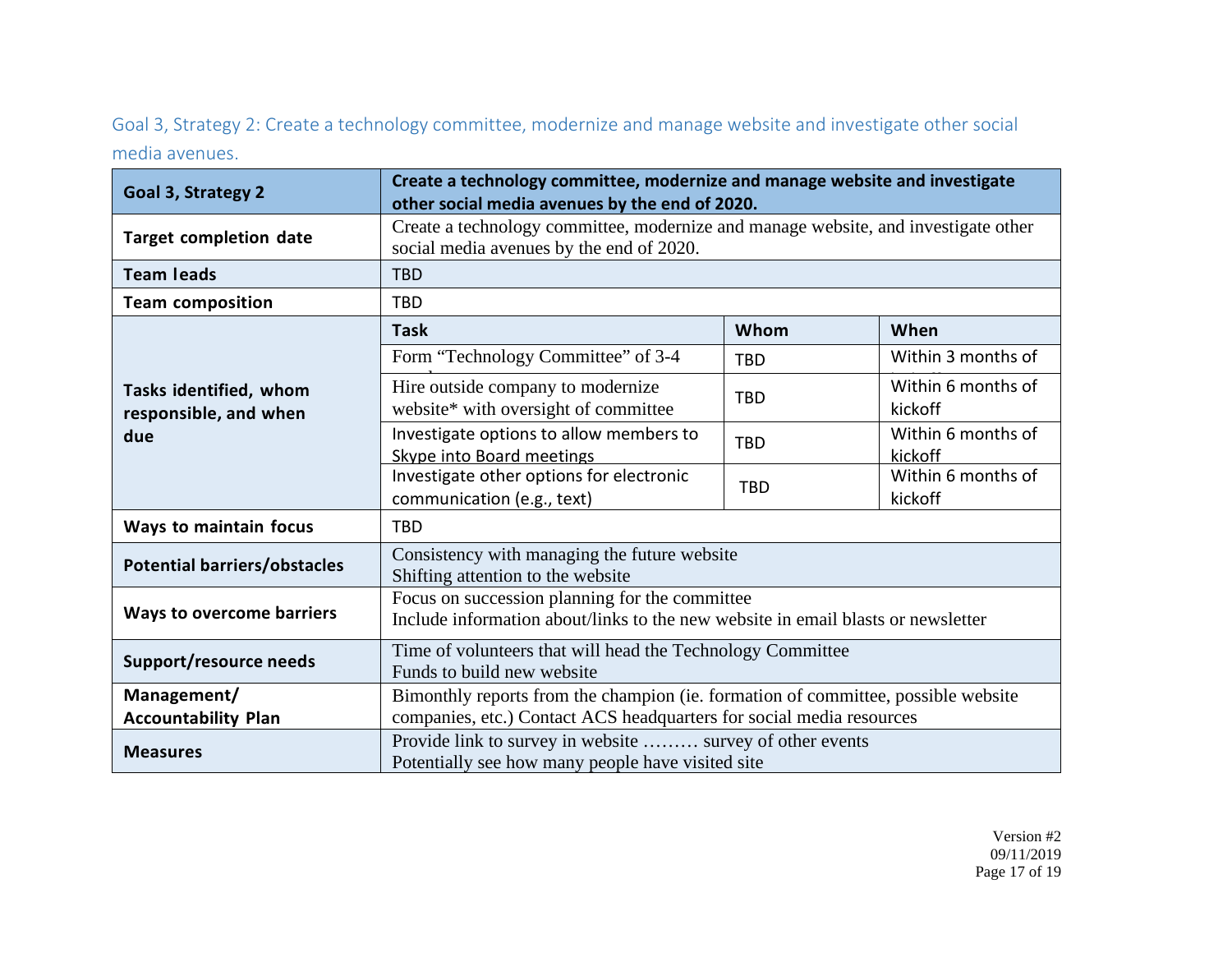

### Version #2 09/11/2019 Page 18 of 19